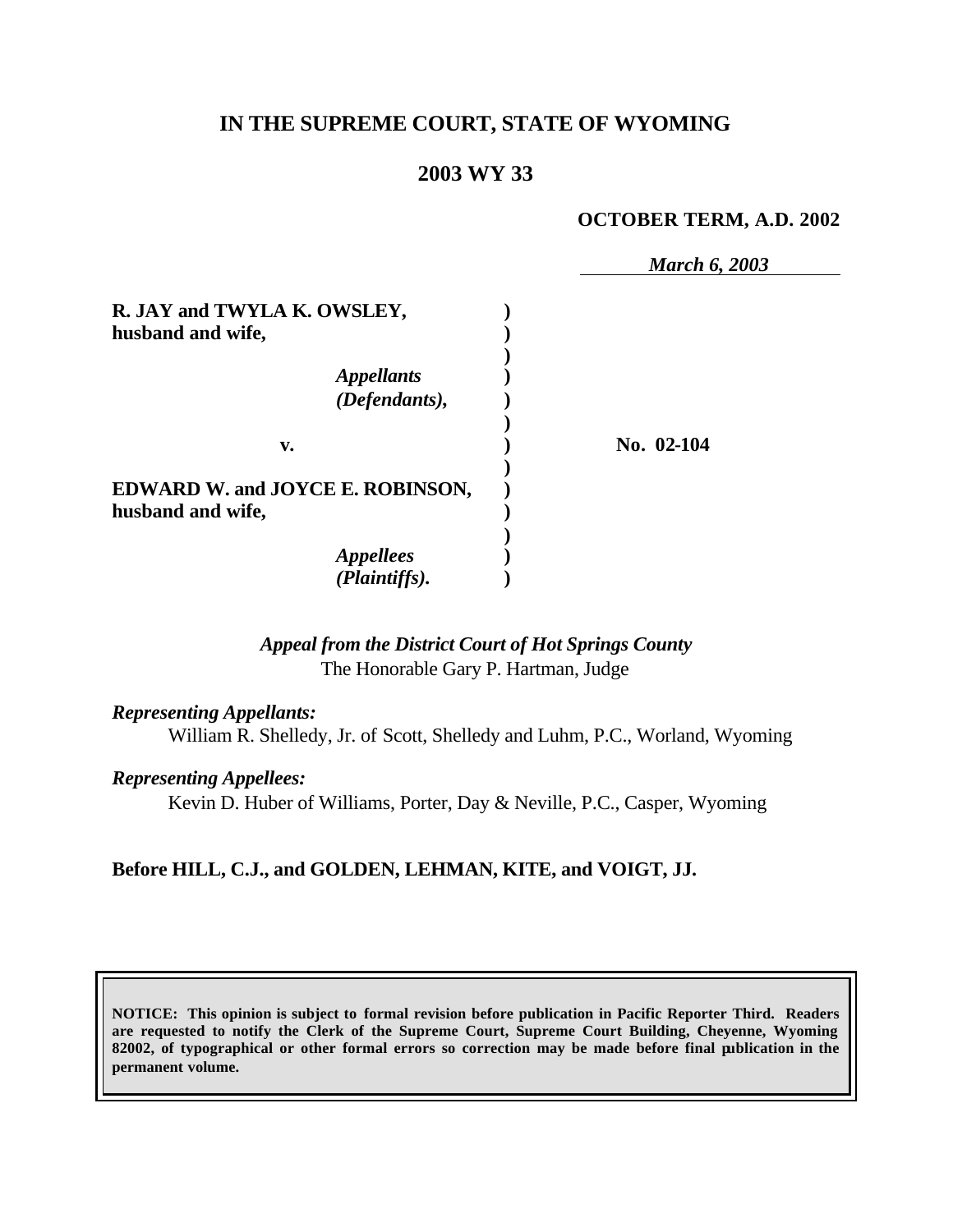KITE, Justice.

[¶1] Appellants R. Jay and Twyla K. Owsley appealed from the district court's summary judgment voiding their road easement across property owned by Appellees Edward W. and Joyce E. Robinson. The district court concluded the Owsleys' predecessor-in-interest did not have authority to grant the road easement because the property had already been dedicated to public use as a utility easement. We conclude the district court erred by ruling the property was dedicated to public use and, consequently, reverse.

### **ISSUES**

[¶2] The Owsleys state the issue for review as follows:

Whether the owner of a subservient estate to a platted utility easement is prohibited from additionally burdening said estate with a subservient easement which is not inconsistent with the uses permitted by the initial easement?

The Robinsons restate the issues on appeal as follows:

1. Was the [Owsleys'] Notice of Appeal timely filed? $[1]$ 

2. Was the District Court correct in ruling as a matter of law that the grant of the easement to the [Owsleys] was void?

## **FACTS**

[¶3] Russell and Hazel Sorenson owned real property in Hot Springs County. On September 3, 1987, they filed an official plat with the county clerk. The plat created three separate tracts of land collectively referred to as the Sorenson Tracts and individually labeled as Tracts 1, 2, and 3. The plat also identified three easements: (1) a twenty-foot wide utility easement along the western side of Tract 2 (Easement A); (2) a fifteen-foot wide road and utility easement along the southern side of Tracts 2 and 3 (Easement B); and (3) a thirty-foot wide utility easement along the eastern boundary of Tract 3 (Easement C). The general notes on the plat stated in relevant part: "The utility easements shown hereon are intended for all utilities, including but not limited to, electric, telephone, cable television, water, sewer and gas service lines and facilities."

[¶4] The Sorensons conveyed Tracts 2 and 3 to Theodore Fisher. The deed expressly restated Easements A and B and granted an additional fifteen-foot wide easement for road

<sup>&</sup>lt;sup>1</sup> This issue was previously decided in an order denying the Robinsons' motion to dismiss the appeal and will not, therefore, be revisited here.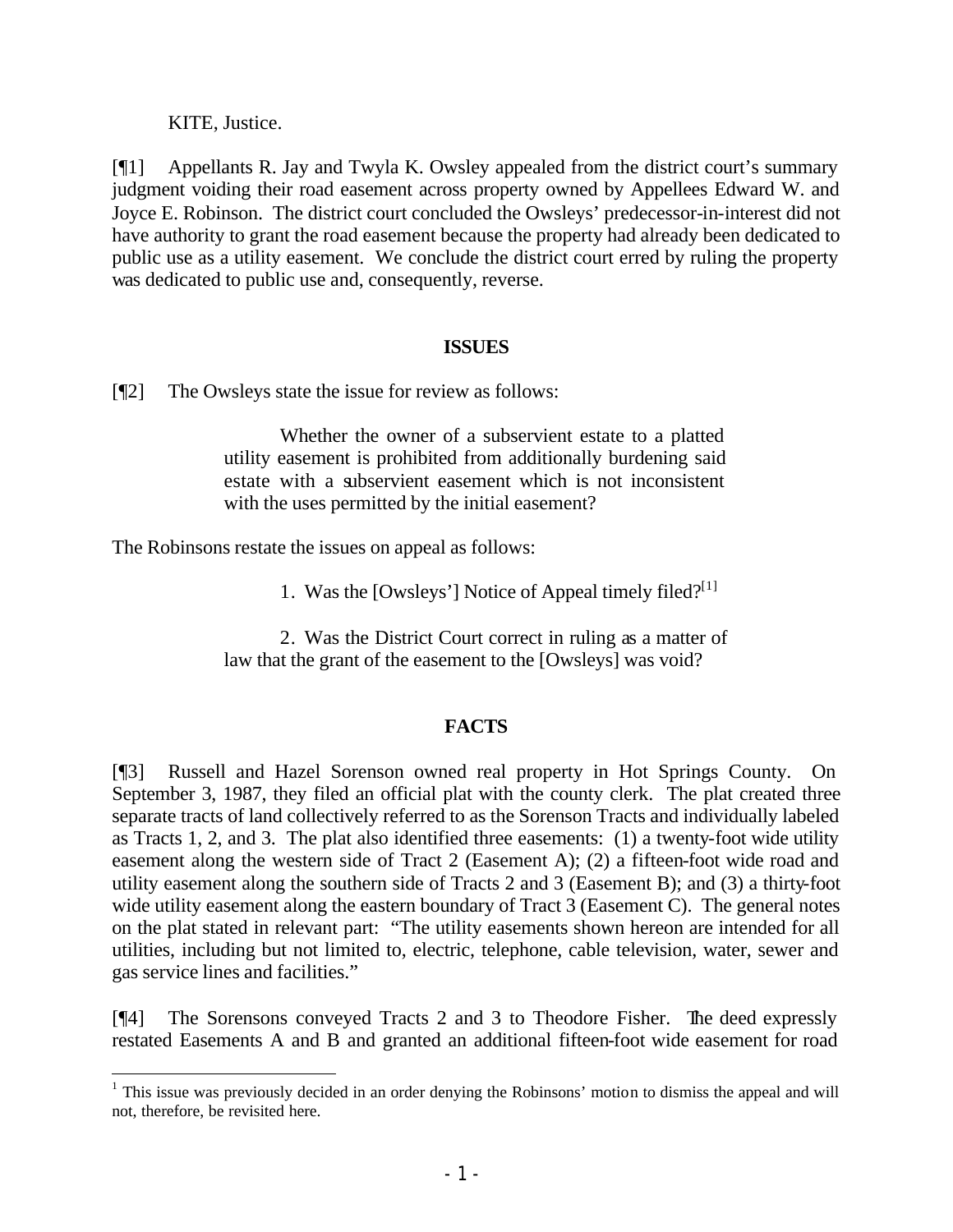and utility purposes south of the southern boundary of Tracts 2 and 3 on other property owned by the Sorensons (Easement D). On April 13, 1991, Mr. Fisher sold Tract 3 to the Owsleys. The Owsley/Fisher deed restated Easements A, B, and D. The deed also included

> a non-exclusive easement 20 feet in width along the West side of Tract 2 of the Sorens[o]n tracts, Town of East Thermopolis, Hot Springs County, State of Wyoming, for a road and utility easement [(Easement E)], and which is shown on the official plat of Sorens[o]n Tracts, Town of East Thermopolis, filed in the Office of the Hot Springs County Clerk and Ex-Officio Register of Deeds, said easement shall be used in connection with the above described real property and be appurtenant to said real property. Grantees, in accepting said easement, agree<sup>[]</sup> to use the same in a careful and prudent manner.

Easement E was, therefore, granted for the same portion of Tract 2 which was encumbered by Easement A.

[¶5] On November 27, 1995, Mr. Fisher conveyed Tract 2 to the Robinsons. The Robinsons objected to the Owsleys' use of Easement E as a driveway and, accordingly, filed an action seeking a declaratory judgment as to the validity of the easement and to quiet title. The parties filed cross-motions for summary judgment. After a hearing, the district court granted the Robinsons' summary judgment motion. The district court specifically ruled that, pursuant to Wyo. Stat. Ann. § 34-12-104 (LexisNexis 2001), the recording of a plat is the equivalent of granting the public a fee simple interest in the portions set aside for streets or other public use. The court held, therefore, that the Sorensons did not have authority to grant the Owsleys a road and utility easement over the land which was formerly dedicated as a utility easement on the plat map. The district court ruled Easement E was void and the Robinsons were entitled to a judgment as a matter of law. The Owsleys appealed after the district court denied their motion to reconsider.

## **DISCUSSION**

 [¶6] The Owsleys contend the district court erroneously granted summary judgment in favor of the Robinsons. In particular, the Owsleys claim the district court's determination that Easement A was dedicated to public use and the filing of the plat created a fee simple interest in favor of the public on the property covered by Easement A was incorrect. They maintain the grant created a mere easement and it was, therefore, within the rights of the servient property owner to grant another easement on the same property so long as the grant did not interfere with the rights of the dominant estate.

[¶7] Summary judgment is appropriate when there is no genuine issue as to any material fact and the moving party is entitled to judgment as a matter of law. W.R.C.P. 56(c). The court considers the record in the perspective most favorable to the party opposing the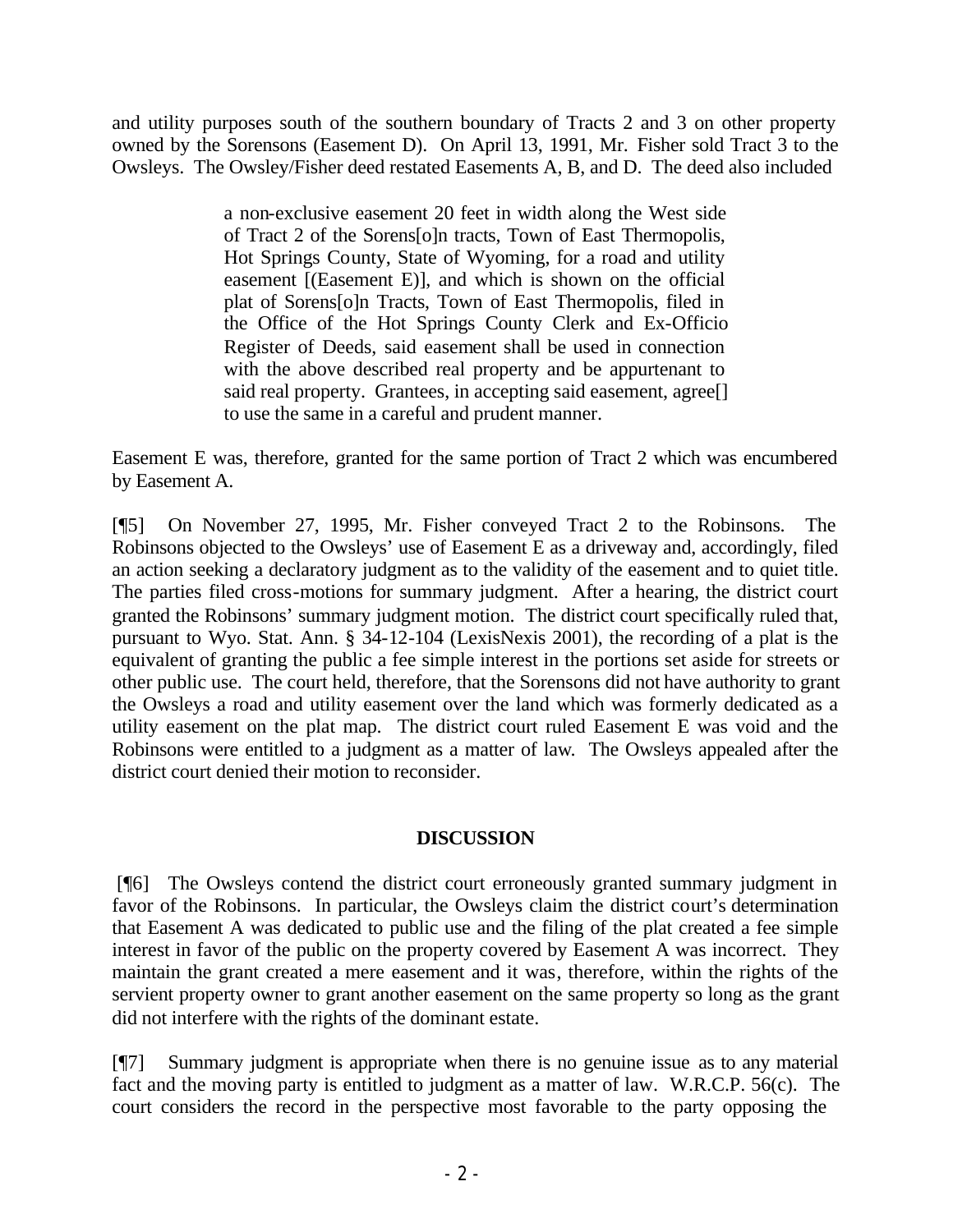motion and gives that party the benefit of all the favorable inferences which may be fairly drawn from the record. *Anderson v. Solvay Minerals, Inc.*, 3 P.3d 236, 238 (Wyo. 2000). A material fact is any fact that, if proved, would have the effect of establishing or refuting an essential element of a claim or defense asserted by a party. *Hasvold v. Park County School District Number 6*, 2002 WY 65, ¶11, 45 P.3d 635, ¶11 (Wyo. 2002); *Century Ready-Mix Company v. Campbell County School District*, 816 P.2d 795, 799 (Wyo. 1991). We review questions of law *de novo. Hasvold,* 2002 WY 65, ¶11.

[ $[$ [8] The district court ruled that, pursuant to  $\S$  34-12-104, the public owned a fee simple interest in the property covered by Easement A. Section 34-12-104 states:

> The acknowledgement and recording of such [subdivision] plat, is equivalent to a deed in fee simple of such portion of the premises platted as is on such plat set aside for streets, or other public use, or is thereon dedicated to charitable, religious or educational purposes.

[¶9] The plat identified Easement A as a utility easement and stated the utility easements identified on the plat were "intended for all utilities." In ruling that the public held a fee simple interest in Easement A, the district court necessarily determined the plat "set apart [Easement A] for . . . other public use." Section 34-12-104.

[¶10] The dedication of property by filing a plat is known as statutory dedication. *Town of Moorcroft v. Lang*, 761 P.2d 96, 98 (Wyo. 1988), *reh'g granted,* 779 P.2d 1180 (Wyo. 1989). A dedication of property is defined as

> the devotion of property to a public use by an unequivocal act of the owner, manifesting an intention that it shall be accepted and used presently or in the future. The intention of the owner to dedicate and acceptance thereof by the public are the essential elements of a complete dedication. Thus it is vital to a dedication of property to public use that it is to be forever and irrevocable after acceptance, and that it be for a public use.

11 Eugene McQuillan, The Law of Municipal Corporations § 33.02 at 636 (3d ed. 1983), *quoted in Sare v. Sheridan County Board of County Commissioners,* 784 P.2d 593, 595 (Wyo. 1989); *City of Evanston v. Robinson,* 702 P.2d 1283, 1286 (Wyo. 1985). "'The intention of the owner to set aside lands or property for the use of the public is the foundation and life of every dedication.'" *Lang*, 761 P.2d at 99 (quoting *City of Phoenix v. Landrum & Mills Realty Co.,* 227 P.2d 1011, 1013 (Ariz. 1951)). Thus, it is critical to a valid dedication that the owner intends to dedicate the property to public use.

[ $[$ [11] As is apparent from the plain language of § 34-12-104, the primary application of the statute is in the dedications of streets, alleys, and other means of access. In fact, until now, every one of our cases applying the statute addressed access issues. *See, e.g.*, *Sare,* 784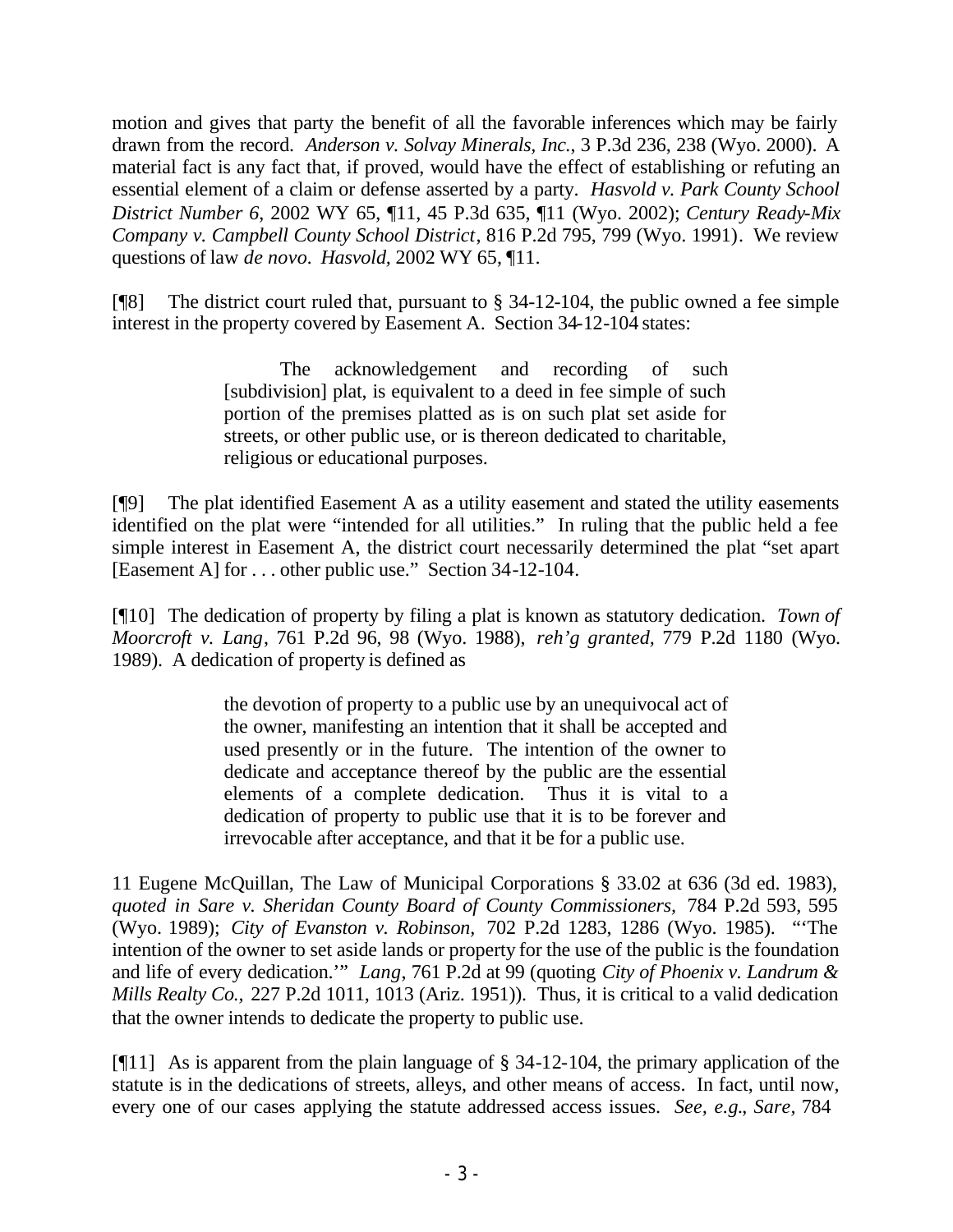P.2d at 595; *Town of Moorcroft v. Lang,* 779 P.2d 1180, 1184 (Wyo. 1989); *Lang,* 761 P.2d at 99; *Robinson,* 702 P.2d at 1286; *Ruby Drilling Co., Inc. v. Billingsly*, 660 P.2d 377, 380 (Wyo. 1983). In those cases, the intent to dedicate at least the surface of the property to public use for access was apparent. *Id.* Other examples of typical dedications for public use include dedications for cemeteries, schools, bridges, and parks. *Lang,* 761 P.2d at 99.

[¶12] We are faced in this case with the question of whether the identification of Easement A on the plat as a utility easement amounts to a dedication of that property to public use. We look first to the plain language of the plat. *See generally Sare,* 784 P.2d at 594. The plat identifies Easement A as a "utility easement." The easement is contained within Lot 2 and not set aside as a separate parcel. The plat does not indicate the Sorensons intended to dedicate the area to the use of the general public but indicates they only intended to allow use of the easement for utility purposes. Therefore, the clear and unambiguous language of the plat seems to indicate the Sorensons intended to grant a simple utility easement.

[¶13] The Alaska Supreme Court addressed a similar issue in *Chugach Electric Association, Inc. v. Calais Company,* 410 P.2d 508 (Alaska 1966). That court stated public areas and open spaces, which are often dedicated to public use by plat, are by their nature "subject to being used by the public at large, and not merely by a particular segment of the public." 410 P.2d at 510. In contrast, utility easements are not "subject to general or common use by the public at large, but only by a limited number of persons or corporations who are engaged in the business of providing public utility services for the residents of [a particular subdivision]." *Id.* Thus, utility easements are "public" only to the extent they are used by a few residents of the subdivision who are members of the public and are specifically entitled to derive benefits from the utility easement. *Id.* Residents making use of a utility easement do not use that easement in the same manner as they would use areas typically regarded as public, such as streets, alleys, and parks. *Id.*

[¶14] We conclude, therefore, the utility easements identified in the Sorenson plat were not set apart for public use. Consequently, Easement A is subject to our general rules pertaining to easements. An easement is "'an interest in land which entitles the easement holder to a limited use or enjoyment over another person's property.'" *Hasvold*, 2002 WY 65, ¶13 (quoting *Mueller v. Hoblyn*, 887 P.2d 500, 504 (Wyo. 1994)). Provided the easement does not clearly indicate it is exclusive to the dominant owner, the owner of the servient estate retains the right to use the easement area. *Mueller,* 887 P.2d at 504; *Wilkoske v. Warren*, 875 P.2d 1256, 1258 (Wyo. 1994). The servient owner's use of the easement area must not, however, interfere with the dominant use as articulated in the easement language. *See Hasvold,* 2002 WY 65, ¶13; *Mueller,* 887 P.2d at 504. In other words, "[b]oth owners possess rights and each must as far as possible respect the other's use." *Bard Ranch Company v. Weber*, 557 P.2d 722, 730 (Wyo. 1976).

[¶15] Mr. Fisher granted Easement E to the Owsleys in the 1991 deed. The easement was expressly made appurtenant to Tract 3. Accordingly, Tract 3 was the dominant estate, and Tract 2 was the servient estate. The Robinsons were, therefore, on notice when they purchased Tract 2 that Easement E burdened it. The record does not contain any indication